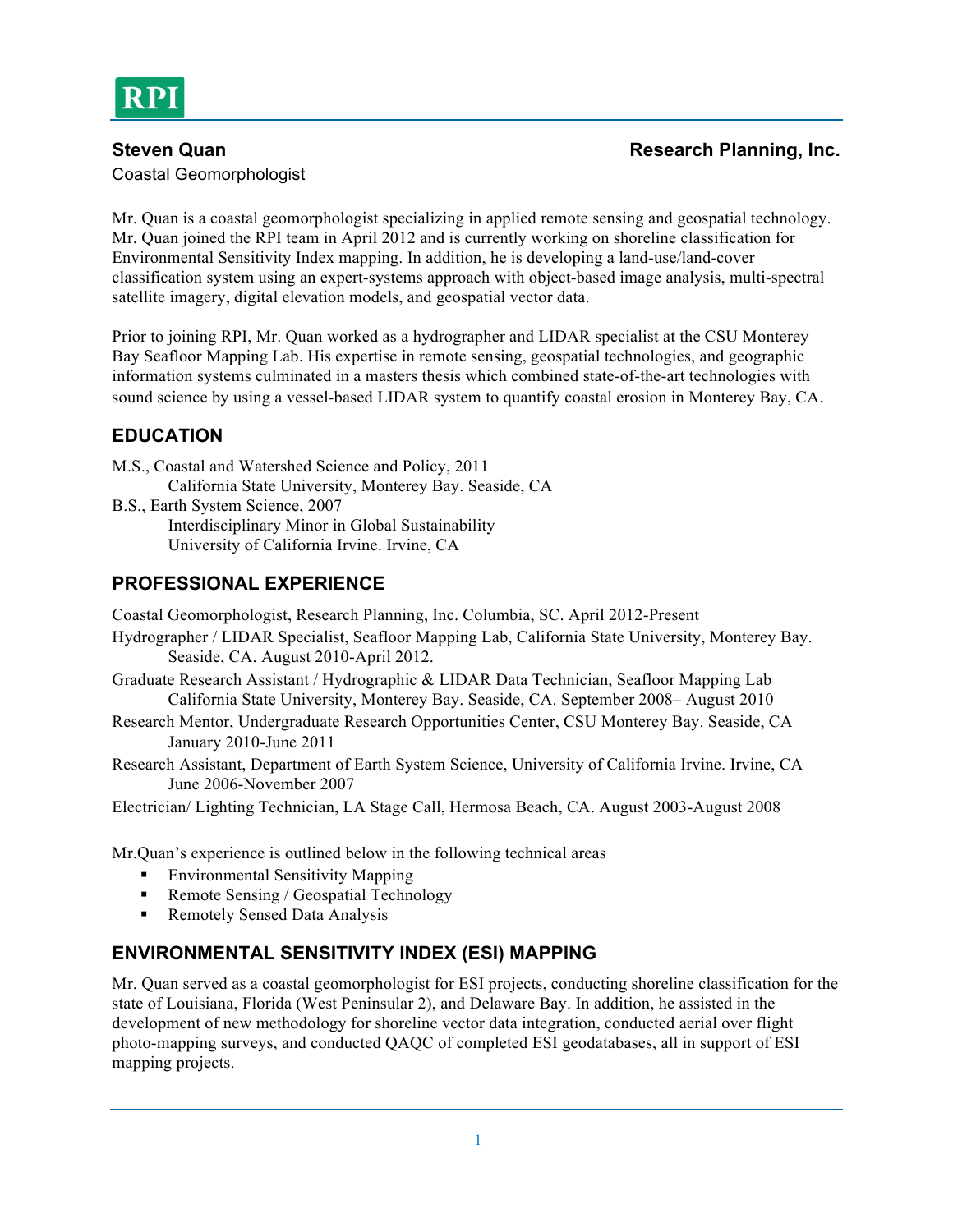## **REMOTE SENSING / GEOSPATIAL TECHNOLOGY**

Mr. Quan served as a graduate research assistant, and then as a hydrographer / LIDAR specialist at the California State University, Monterey Bay, Seafloor Mapping Lab (2008-2012). He conducted high resolution seafloor and coastal topology mapping along the California coastline from Point Arena to Point Arguello including Elkhorn Slough, and 2 reservoirs, Loch Lomond and Los Padres.

He has extensive field experience with many forms of remote sensing / geospatial technologies and was responsible for both the offshore field acquisition and onshore in lab processing of hydrographic, oceanographic, and topographic data.

A short list of remote sensing / geospatial technologies he has experience with includes:

RESON multibeam bathymetric SONAR systems (8101, 7111, 7125) SEA SWATHplus interferometric SONAR system Riegl terrestrial LIDAR system (LMS Z420i) Applanix position and orientation system (POS-MV) Navigation systems Sound velocity profilers Sidescans Remotely operated vehicles (LBV 200L) Trimble GPS systems and reference stations (NetR5, 5700, GeoXM series) Topcon total stations

Mr. Quan was one of the pioneers in developing the vessel-based LIDAR system, a traditional static terrestrial LIDAR system coupled with an inertial motion unit to allow for data acquisition on a moving vessel, one of the first on the US west coast. He was a key player in developing and refining acquisition and processing techniques for this system.

Mr. Quan also served as a research mentor, mentoring undergraduates in traditional static terrestrial LIDAR and GPS survey techniques.

## **REMOTELY SENSED DATA ANALYSIS**

Throughout his career, Mr. Quan has gained experience manipulating a host of remote sensing and geospatial analysis software packages. A short list includes:

eCognition ERDAS Imagine ENVI Fledermaus CARIS Hypack RiSCAN pro ArcGIS R

In support of the Haiti Watershed Initiative for National Natural Resources (WINNER) land use/land cover project (2012), Mr. Quan developed a land-use/ land-cover classification system using an expertsystems approach, object-based image analysis, multispectral WorldView2 imagery, SPOT digital elevation models, and geospatial vector data.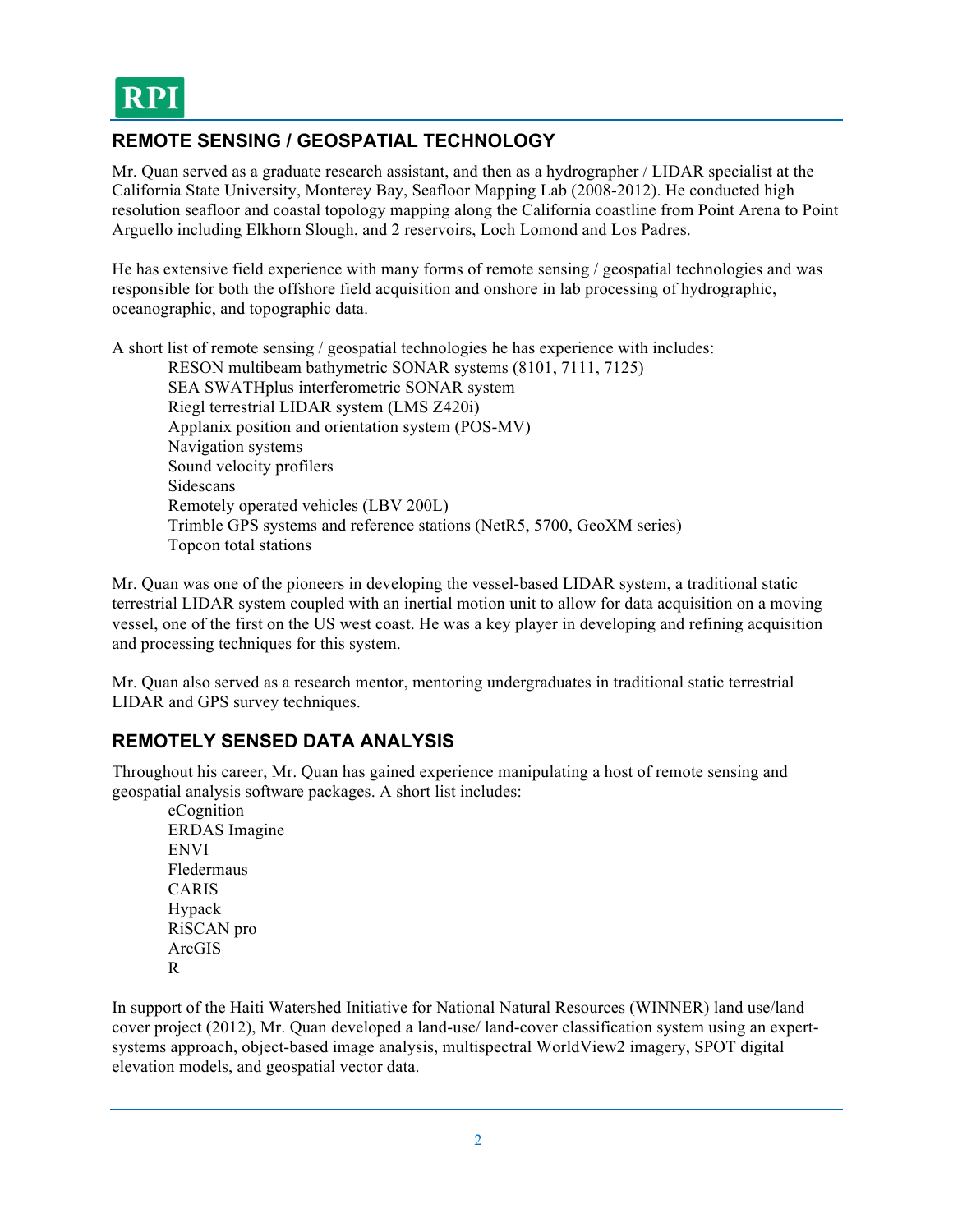Mr. Quan quantified and analyzed patterns of coastal erosion in Monterey Bay, Ca by acquiring vesselbased LIDAR data and comparing those data with pre-existing aerial LIDAR data using spatial analysis techniques (2011). This work was partially funded by the Ocean Protection Council and State Conservancy's California Seafloor Mapping Project.

## **PUBLICATIONS AND RESEARCH REPORTS**

- **Quan, S.**, Kvitek, R.G., Smith, D.P., and Griggs, G.B., 2013. Using Vessel-Based LIDAR to Quantify Coastal Erosion during El Niño and Inter- El Niño Periods in Monterey Bay, CA. *Journal of Coastal Research*, 29(3), 555-565.
- **Quan, S.**, Kvitek, R.G., Smith, D.P., and Griggs, G.B., 2011. Using Vessel-Based LIDAR to Quantify Coastal Erosion during El Niño and Inter- El Niño Periods in Monterey Bay, CA. Seaside, California: California State University, Monterey Bay, Masters thesis. 39 p.
- Daniels, M., Frank, D., Holloway, R., Kowalski, B., Krone-Davis, P., **Quan, S.**, Stanfield, E., Young, A., and Watson, F., 2010. Evaluating Good Water Quality Habitat for Steelhead in Carmel Lagoon: Fall 2009. The Watershed Institute, California State Monterey Bay, Publication No. WI-2010-03, 42 p.
- Smith, D.P., Daniels, M., Frank, D., Holloway, R., Kowalski, B., Krone-Davis, P., **Quan, S.**, Stanfield, E., and Young, A., 2010, Can Los Osos Valley Groundwater Basin Provide a Sustainable Water Supply?: Prepared for The Los Osos Valley Sustainability Group. The Watershed Institute, California State University Monterey Bay, Publication No.WI-2010-04. 78 p.
- Smith, D.P., Kvitek, R., Aiello, I., Iampietro, P., **Quan, S.**, Endris, C., Paddock, E., and Gomez, K., 2009. Fall 2008 Stage Volume Relationship for Los Padres Reservoir, Carmel Valley, California: Prepared for the Monterey Peninsula Water Management District. The Watershed Institute, California State University Monterey bay, Publication No. WI-2009-2. 30 p.

### **ABSTRACTS / PRESENTATIONS**

- **Quan, S.**, Kvitek, R.G., and Smith, D.P., 2011. An application of vessel- based LIDAR to quantify coastal retreat in southern Monterey Bay, CA during the 2008-2009 year and the 2009-2010 El Niño. Association of Environmental Professionals Conference: Adaptation to climate change and coastal hazards. Monterey, CA. (Poster).
- **Quan, S.**, Kvitek, R.G., and Smith, D.P., 2010. An application of vessel-based LIDAR to quantify coastal retreat in southern Monterey Bay, CA during the 2008-2009 year and the 2009-2010 El Niño. American Geophysical Union Fall Meeting. San Francisco, CA. (Poster).
- **Quan, S.**, Kvitek, R.G., and Smith, D.P., 2010. Application of vessel-based LIDAR to quantify coastal retreat in southern Monterey Bay, CA. Monterey Bay National Marine Sanctuary Symposium. Seaside, CA. (Poster).
- Alfasso, A.C., Bauerlein, D.A., Cannon, D.A., Carrillo, J.I., Corcoran, K.R., Davis, A.C., Figueroa, G.A., Gomez, J., Gossard, D.J., Hilton, S.E., Jeffries, S.V., Madsen, T.A., Mueller, C.B., Ross, E., Williams, J.S., Alanezi, A., and **Quan, S.**, 2010. Persistence and Change of Geomorphology in Near Shore Rippled Scour Depressions and Rocky Habitat on the Continental Shelf of Monterey Bay, California. Monterey Bay National Marine Sanctuary Symposium. Seaside, CA. (Poster).
- **Quan, S.**, Kvitek, R.G., and Smith, D.P., 2009. An application of vessel-based LIDAR to quantify coastal retreat in southern Monterey Bay, CA. American Geophysical Union Fall Meeting. San Francisco, CA. (Poster).
- Smith, D.P., Kvitek, R.G., **Quan, S.**, Iampietro, P., Paddock, E., Richmond, S., Gomez, K., Aiello, I., and Consulo, P., 2009. Skiff-based SONAR/LIDAR Survey to Calibrate Reservoir Volumes for Watershed Sediment Yield Studies: Carmel River Example. American Geophysical Union Fall Meeting. San Francisco, CA. (Poster).